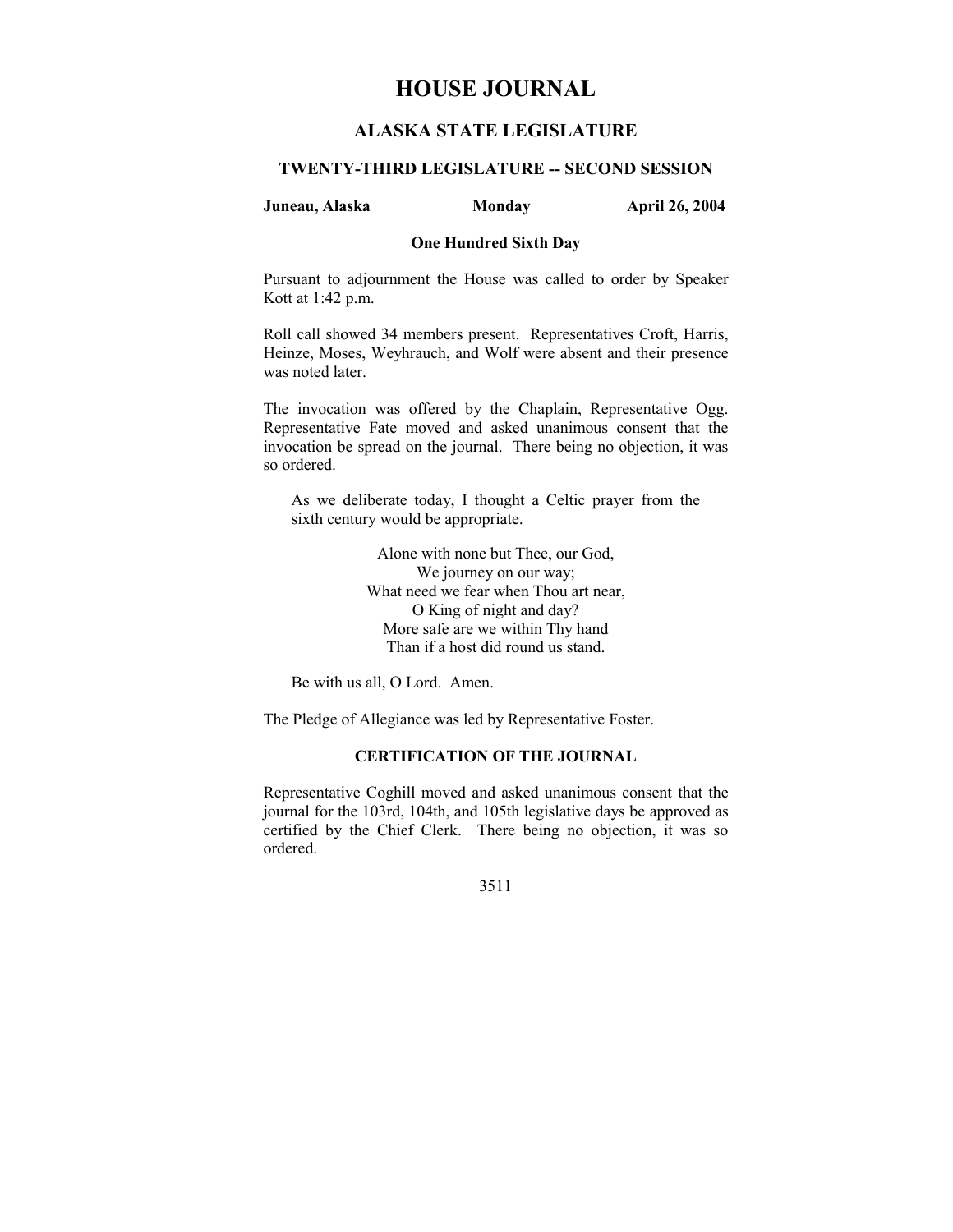# **MESSAGES FROM THE GOVERNOR**

A letter dated April 23, 2004, was read stating that, in accordance with AS 39.05.080, the Governor submits the following names for legislative confirmation of appointment to the boards and commissions set out below.

The Speaker referred the following to the Health, Education & Social Services Committee:

# **Board of Nursing**

Mr. James E. Jurrens - Juneau Appointed: 3/25/2003 Reappointed: 4/22/2004 Term Expires: 3/1/2007

# **Professional Teaching Practices Commission**

Ms. Kimberly (Kim) Jockusch - Anchorage Appointed: 4/22/2004 Term Expires: 3/1/2007

Dr. Donna Peterson - Soldotna Appointed: 4/22/2004 Term Expires: 3/1/2007

# **Board of Social Work Examiners**

Mr. Darrell Allman - Anchorage Appointed: 4/22/2004 Term Expires: 3/1/2008

Ms. Mildred D. (Tammy) Townsend - Anchorage Appointed: 4/22/2004 Term Expires: 3/1/2007

The Speaker referred the following to the Judiciary Committee:

# **Board of Governors of the Alaska Bar**

Michael J. Hurley - Anchorage Appointed: 4/22/2004 Term Expires: 3/1/2007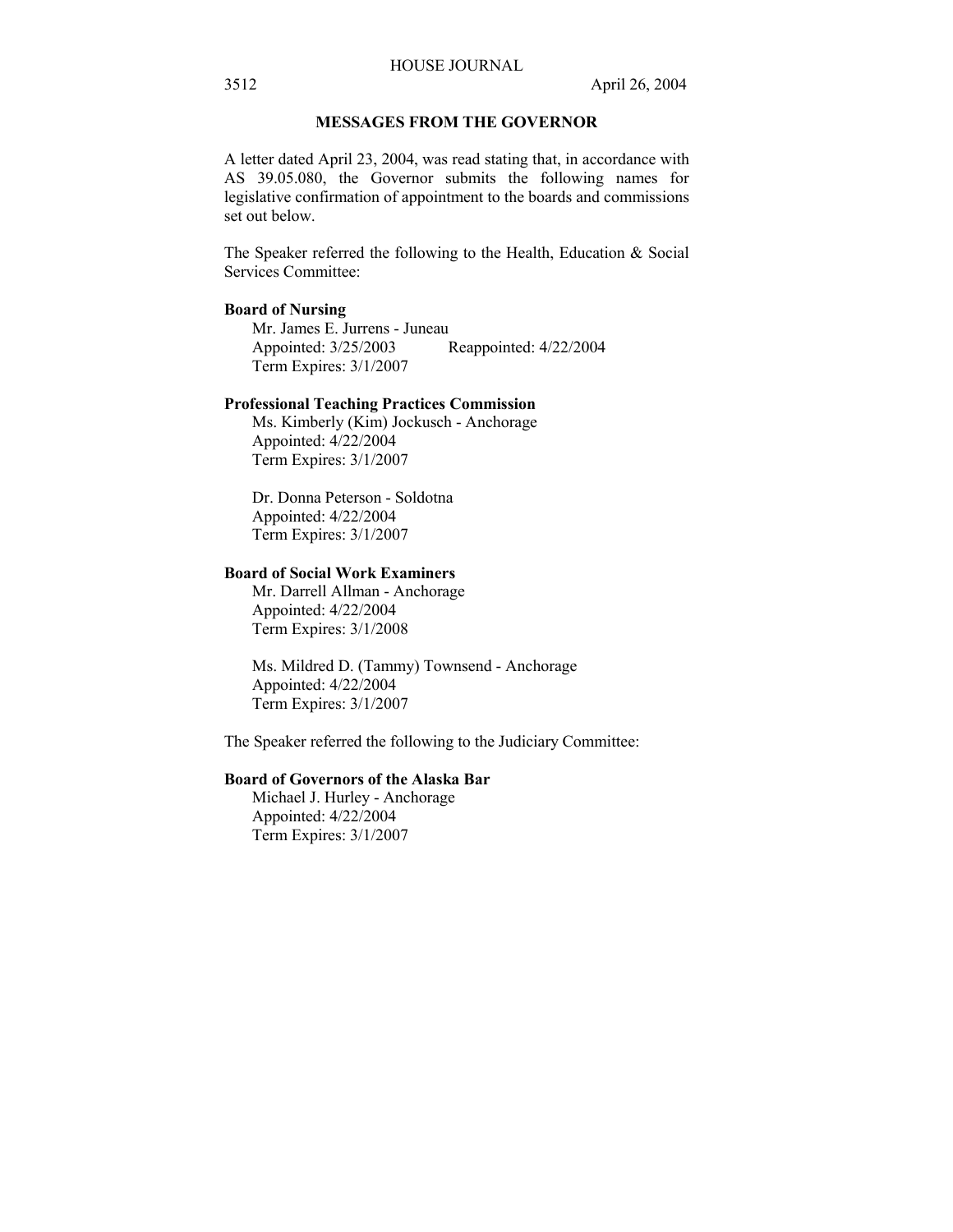The Speaker referred the following to the Labor & Commerce Committee:

# **State Board of Registration for Architects, Engineers, and Land Surveyors**

Mr. Craig Fredeen - Eagle River Appointed: 4/22/2004 Term Expires: 3/1/2008

# **Board of Barbers and Hairdressers**

Ms. Debra Long - Fairbanks Appointed: 4/22/2004 Term Expires: 3/1/2008

Ms. Joylene Marrs - Anchorage Appointed: 4/25/2003 Reappointed: 4/22/2004 Term Expires: 3/1/2008

Ms. Angela J. Rosas - Houston Appointed: 4/22/2004 Term Expires: 3/1/2008

Mr. Larry Allen Ungerecht - Anchorage Appointed: 11/29/2000 Reappointed: 4/22/2004 Term Expires: 3/1/2008

Resumes for the appointments are on file in the Chief Clerk's office.

\*\*The presence of Representatives Heinze and Weyhrauch was noted.

A message dated April 26, 2004, was read stating under the provision of article III, section 18 of the Alaska Constitution, the Governor requests the opportunity to address the House of Representatives of the Twenty-third Alaska State Legislature on Monday, April 26, 2004, at 3:00 p.m., regarding a long-term fiscal solution.

Representative Foster, Acting Majority Leader, moved and asked unanimous consent that the House accept the Governor's request to address the House at 3:00 p.m., today. There being no objection, it was so ordered.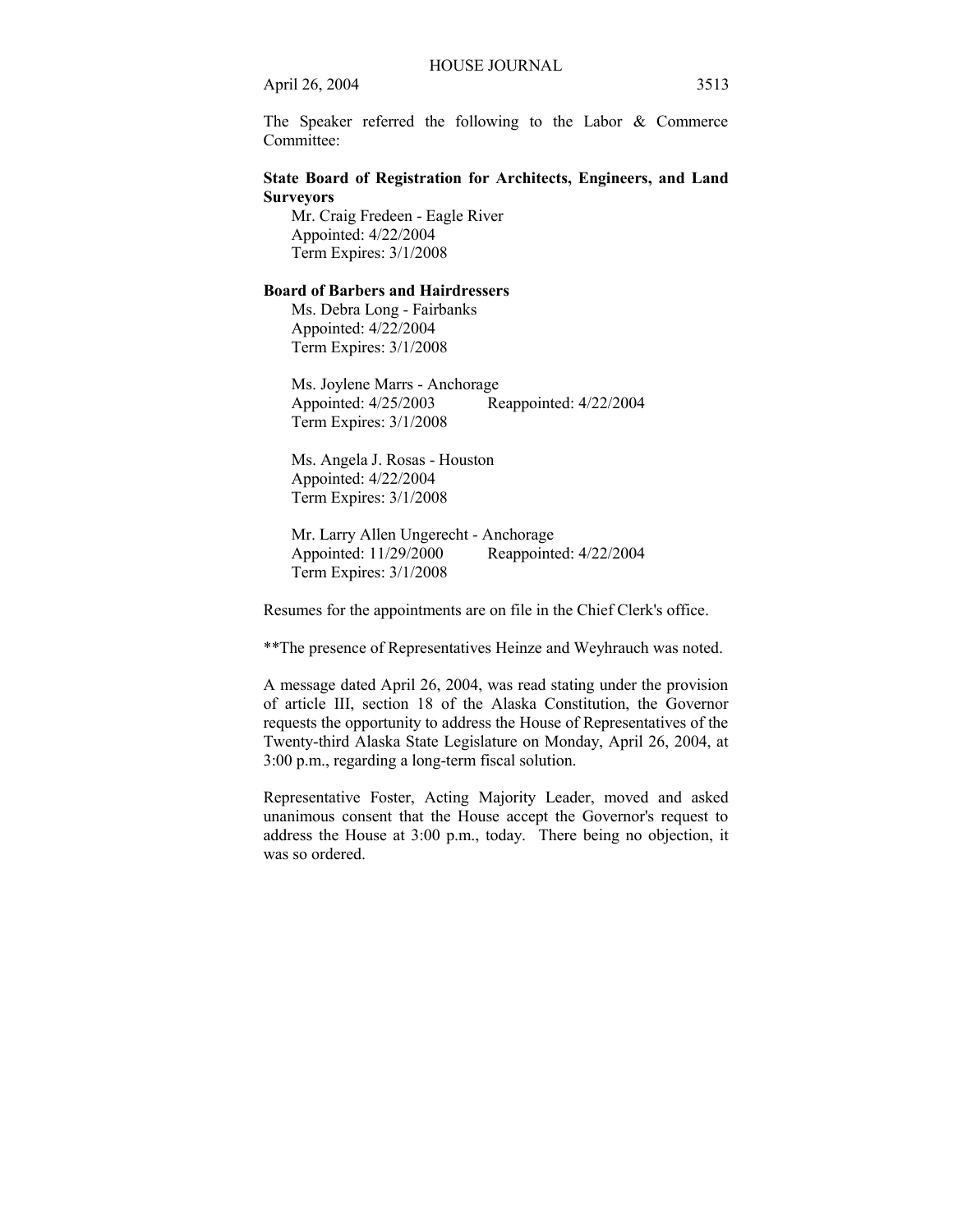\*\*The presence of Representative Harris was noted.

#### **HB 282**

A message dated April 23, 2004, was read stating the Governor has signed the following bill and is transmitting the engrossed and enrolled copies to the Lieutenant Governor's office for permanent filing:

#### HOUSE BILL NO. 282

"An Act relating to contracts between the University of Alaska and its employees involving research or other development of intellectual property and to the authority of the president of the University of Alaska regarding employee contracts for development of intellectual property."

Chapter No. 22, SLA 2004 Effective Date: July 22, 2004

# **HB 340**

A message dated April 23, 2004, was read stating the Governor has signed the following bill and is transmitting the engrossed and enrolled copies to the Lieutenant Governor's office for permanent filing:

CS FOR HOUSE BILL NO. 340(JUD) am

"An Act relating to damages in an action for a defect in the design, construction, and remodeling of certain dwellings; and providing for an effective date."

Chapter No. 25, SLA 2004 Effective Date: July 1, 2004

#### **HB 394**

A message dated April 23, 2004, was read stating the Governor has signed the following bill and is transmitting the engrossed and enrolled copies to the Lieutenant Governor's office for permanent filing:

CS FOR HOUSE BILL NO. 394(HES)

"An Act extending the termination date of the Alaska Commission on Aging and making technical revisions to citations related to the commission."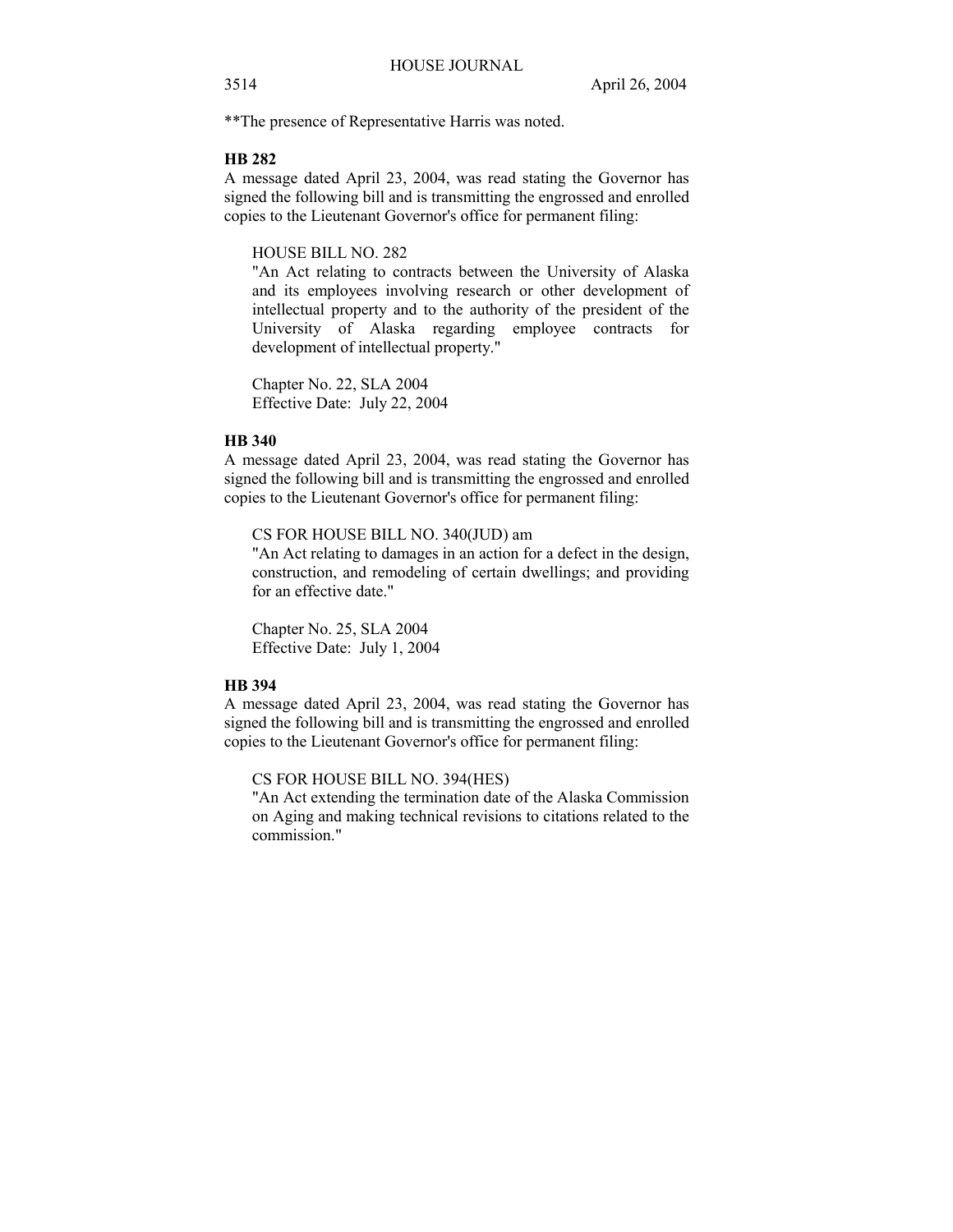Chapter No. 24, SLA 2004 Effective Date: July 22, 2004

#### **HB 478**

A message dated April 23, 2004, was read stating the Governor has signed the following bill and is transmitting the engrossed and enrolled copies to the Lieutenant Governor's office for permanent filing:

HOUSE BILL NO. 478

"An Act relating to the issuance of commercial fishing interim-use permits; and providing for an effective date."

Chapter No. 20, SLA 2004 Effective Date: April 24, 2004

#### **SB 201**

A message dated April 23, 2004, was read stating the Governor has signed the following bill and is transmitting the engrossed and enrolled copies to the Lieutenant Governor's office for permanent filing:

CS FOR SENATE BILL NO. 201(HES)

"An Act relating to home care and respite care; and providing for an effective date."

Chapter No. 23, SLA 2004 Effective Date: April 24, 2004

#### **SB 264**

A message dated April 23, 2004, was read stating the Governor has signed the following bill and is transmitting the engrossed and enrolled copies to the Lieutenant Governor's office for permanent filing:

## SENATE BILL NO. 264

"An Act repealing the time limitation on the authority of the Department of Natural Resources to enter into agreements with a person or persons desiring to own an oil or natural gas pipeline proposed to be located on state land for the purposes of providing for payment of the reasonable costs incurred in preparing for activities before receipt of an application under the Alaska Rightof-Way Leasing Act; and providing for an effective date."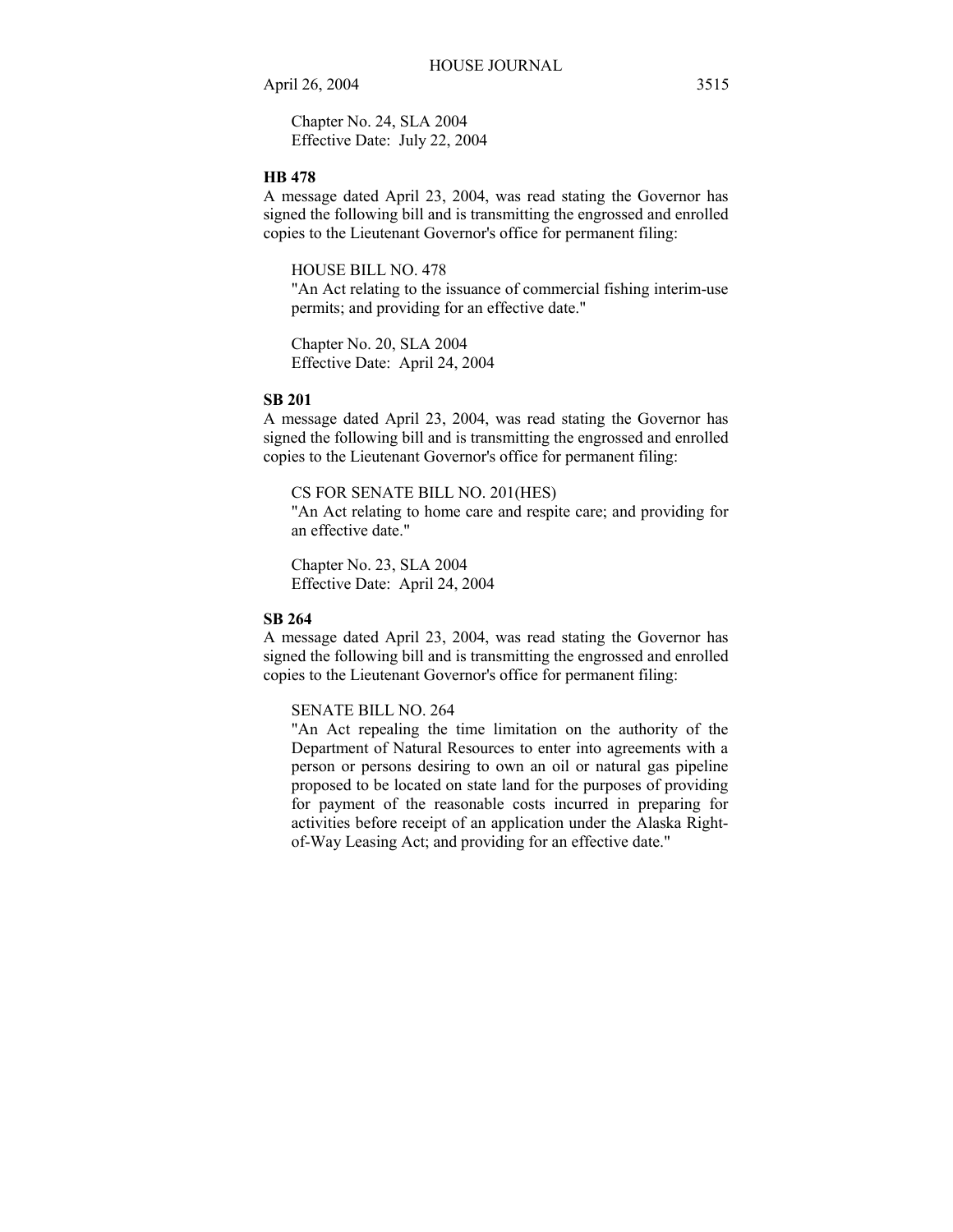Chapter No. 21, SLA 2004 Effective Date: See Chapter

# **MESSAGES FROM THE SENATE**

# **HB 375**

A message dated April 26, 2004, was read stating the Senate has passed CSHB 375(FIN) am with the following amendment and it is transmitted for consideration:

SENATE CS FOR CS FOR HOUSE BILL NO. 375(FIN) am S(brf sup maj fld S)

"An Act making appropriations for the operating and loan program expenses of state government, for certain programs, and to capitalize funds; and providing for an effective date."

The message was received at 11:14 a.m., April 26, 2004.

CSHB 375(FIN) am is under Unfinished Business.

#### **REPORTS OF STANDING COMMITTEES**

The Judiciary Committee has reviewed the qualifications of the following and recommends the appointment be forwarded to a joint session for consideration:

#### Mr. Joseph N. Faulhaber

as a member of the Board of Governors of the Alaska Bar.

The report was signed by Representative McGuire, Chair; and Representatives Samuels, Anderson, Gruenberg, Ogg, and Gara.

The Labor & Commerce Committee has reviewed the qualifications of the following and recommends the appointments be forwarded to a joint session for consideration:

> Mr. Clifford E. Baker Mr. Boyd J. Brownfield Mr. Richard A. Hughes Mr. Kenneth D. Maynard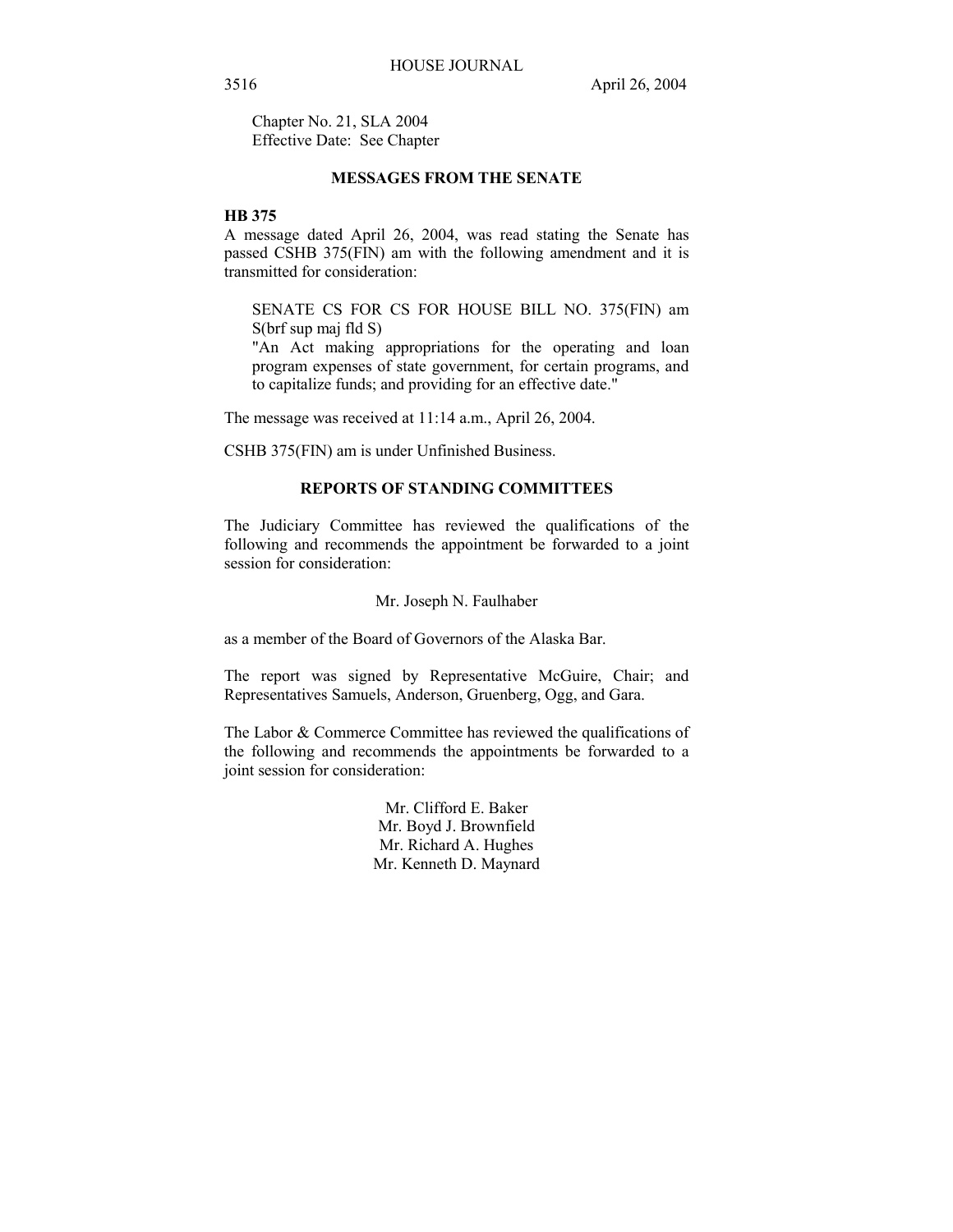as members of the State Board of Registration for Architects, Engineers, and Land Surveyors.

## Mr. Dennis S. Niedermeyer

as a member of the Alaska Labor Relations Agency.

#### Mr. Thor R. Christianson

as a member of the Occupational Safety and Health Review Board.

## Ms. Laura Plenert

as a member of the Personnel Board.

The reports were signed by Representative Anderson, Chair; and Representatives Crawford, Lynn, Gatto, Rokeberg, Dahlstrom, and Guttenberg.

\*\*The presence of Representative Croft was noted.

# **HB 241**

The Finance Committee has considered:

HOUSE BILL NO. 241

"An Act relating to optional exemptions from municipal property taxes on residential property."

and recommends it be replaced with:

# CS FOR HOUSE BILL NO. 241(FIN)

"An Act relating to optional exemptions from municipal property taxes on residential property and to an exemption from and deferral of municipal property taxes on certain types of deteriorated property."

The report was signed by Representative Meyer, Vice Chair, with the following individual recommendations:

Do pass (5): Hawker, Chenault, Moses, Foster, Meyer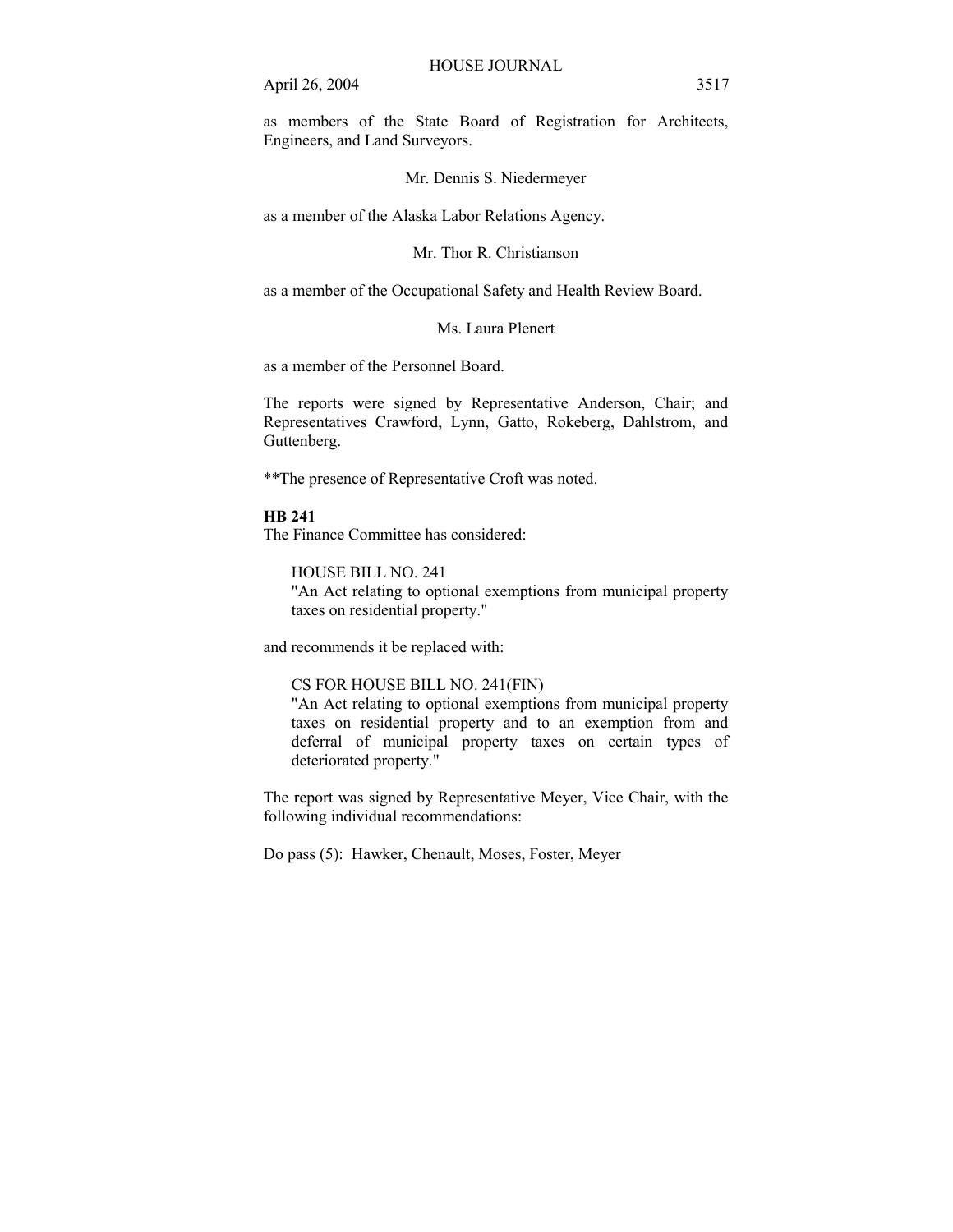No recommendation (2): Stoltze, Joule

The following fiscal note(s) apply to CSHB 241(FIN):

- 2. Zero, Dept. of Community & Economic Development
- 4. Indeterminate, Dept. of Revenue

HB 241 was referred to the Rules Committee for placement on the calendar.

#### **HB 364**

The Resources Committee has considered:

# SPONSOR SUBSTITUTE FOR HOUSE BILL NO. 364

"An Act establishing a moratorium on the issuance of state shallow natural gas leases in the vicinity of Kachemak Bay, and precluding the commissioner of natural resources from reissuing or otherwise extending leases within the moratorium area if the leases fail to produce gas in paying quantities within the terms of the lease or if there is a breach of a term or condition of the lease; and providing for an effective date."

and recommends it be replaced with:

CS FOR SPONSOR SUBSTITUTE FOR HOUSE BILL NO. 364(O&G)

"An Act prohibiting the issuance of state shallow natural gas leases in the vicinity of Kachemak Bay, modifying the authority to extend certain shallow natural gas leases, and precluding the director of the division of lands from reissuing or otherwise extending shallow natural gas leases within the Kachemak Bay area if there is a breach of a term or condition of the lease; and providing for an effective date."

The report was signed by Representative Masek, Co-chair, with the following individual recommendations:

No recommendation (5): Kerttula, Guttenberg, Lynn, Heinze, Masek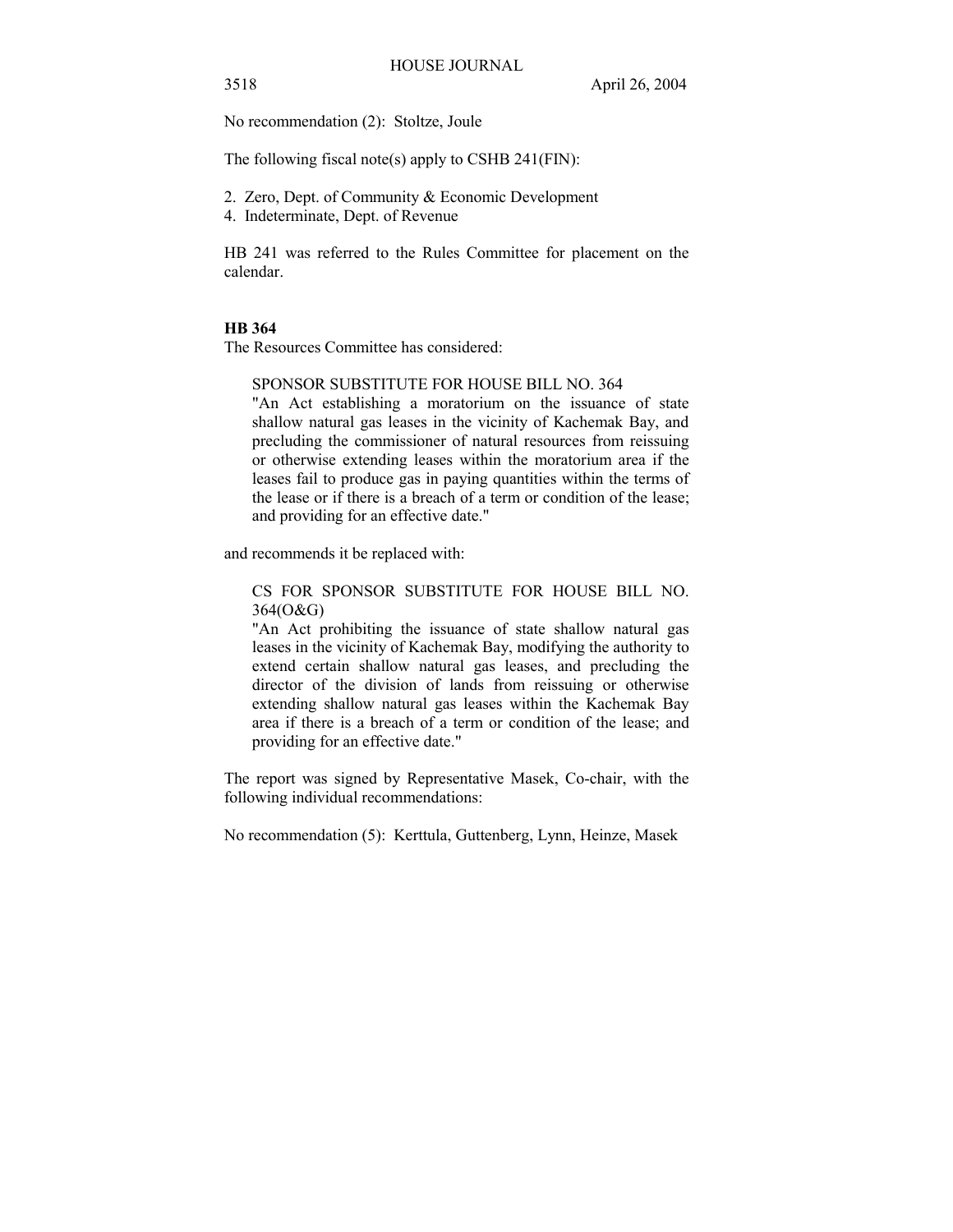Amend (2): Wolf, Stepovich

The following fiscal note(s) apply to CSSSHB  $364(O&G)$ :

1. Indeterminate, Dept. of Natural Resources

SSHB 364 was referred to the Rules Committee for placement on the calendar.

#### **HB 366**

The Finance Committee has considered:

HOUSE BILL NO. 366 "An Act relating to rat racing charitable gaming; and providing for an effective date."

and recommends it be replaced with:

CS FOR HOUSE BILL NO. 366(FIN) "An Act relating to animal classic charitable gaming; and providing for an effective date."

The report was signed by Representative Meyer, Vice Chair, with the following individual recommendations:

Do pass (3): Stoltze, Chenault, Meyer

No recommendation (3): Hawker, Joule, Fate

The following fiscal note(s) apply to CSHB 366(FIN):

1. Zero, Dept. of Revenue

HB 366 was referred to the Rules Committee for placement on the calendar.

#### **HB 487**

The Finance Committee has considered: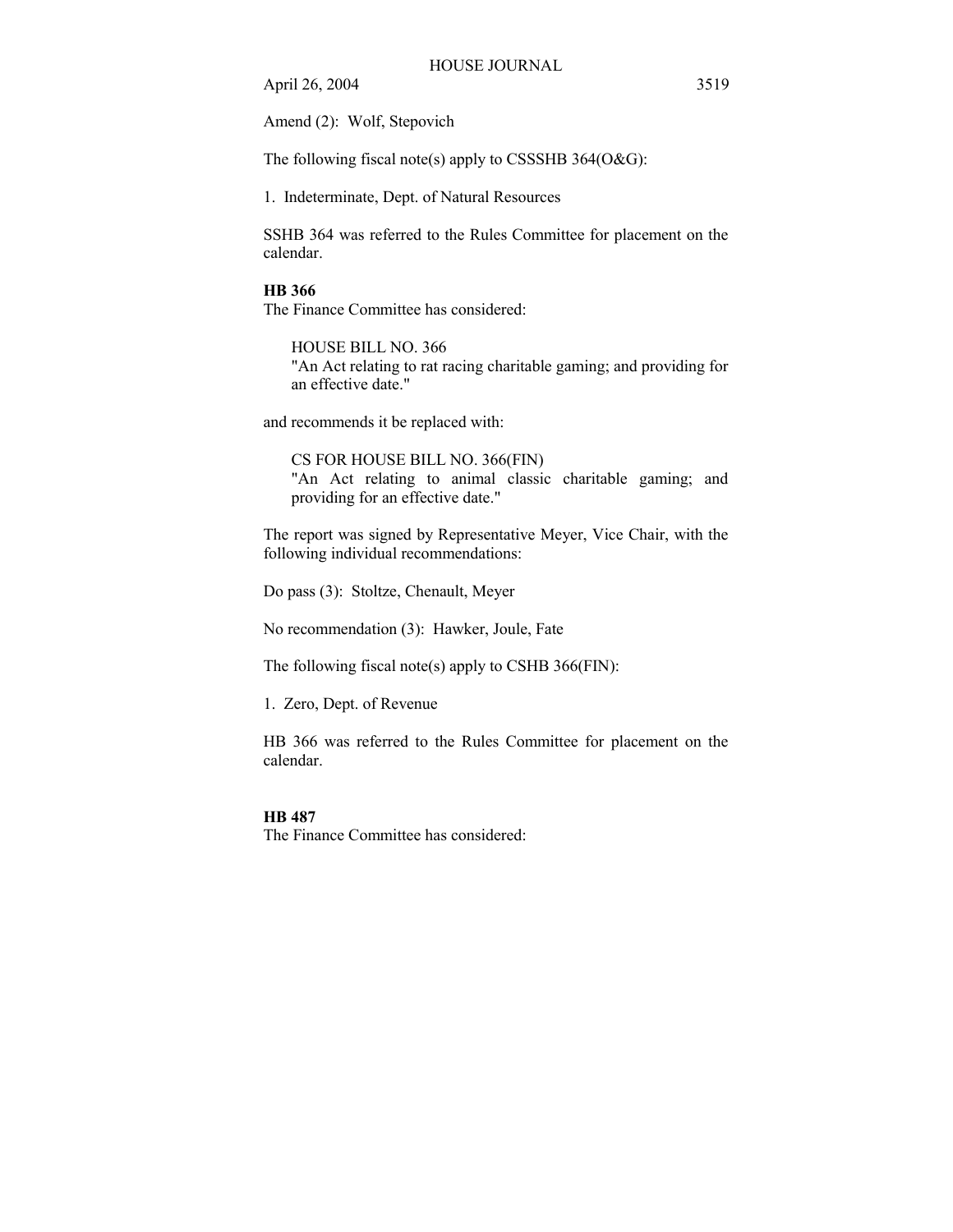HOUSE BILL NO. 487

"An Act relating to the detention of delinquent minors in correctional facilities; relating to emergency detention of minors for evaluation for involuntary admission for mental health treatment; relating to detention of intoxicated minors and minors incapacitated by alcohol or drugs; and providing for an effective date."

The report was signed by Representative Meyer, Vice Chair, with the following individual recommendations:

Do pass (4): Moses, Fate, Foster, Meyer

No recommendation (4): Stoltze, Joule, Croft, Chenault

The following fiscal note(s) apply:

1. Zero, Dept. of Health & Social Services 2. Zero, Dept. of Public Safety

HB 487 was referred to the Rules Committee for placement on the calendar.

# **HB 543**

The Health, Education & Social Services Committee has considered:

HOUSE BILL NO. 543

"An Act relating to medical assistance coverage for prescription drugs; and providing for an effective date."

and recommends it be replaced with:

CS FOR HOUSE BILL NO. 543(HES) (same title)

The report was signed by Representative Wilson, Chair, with the following individual recommendations:

Do pass (1): Wilson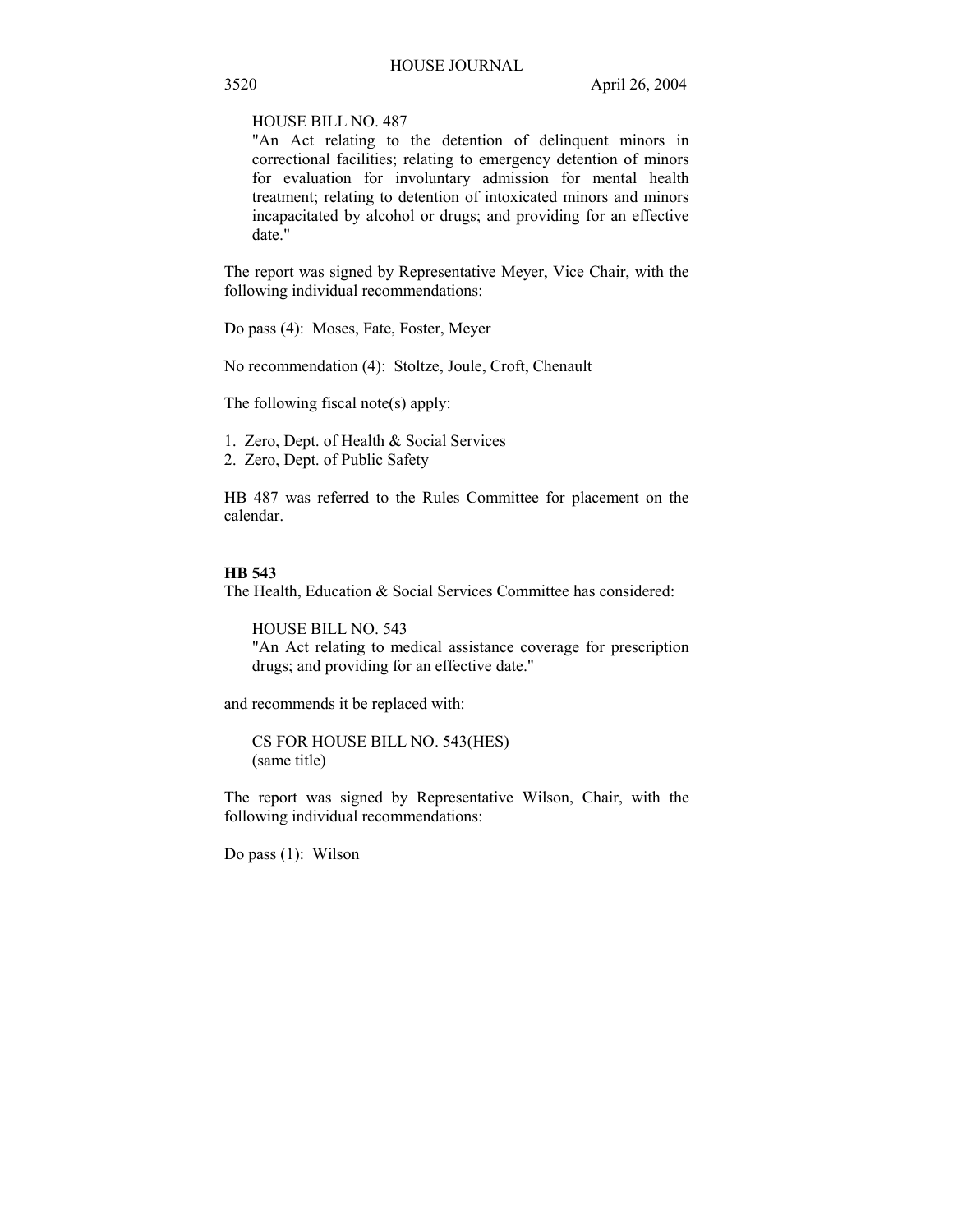Do not pass (1): Cissna

No recommendation (4): Seaton, Coghill, Gatto, Wolf

The following fiscal note(s) apply to CSHB 543(HES):

1. Zero, House Health, Education & Social Services Committee

HB 543 was referred to the Rules Committee for placement on the calendar.

#### **HB 545**

The Judiciary Committee has considered:

# HOUSE BILL NO. 545

"An Act relating to the extension under the State Procurement Code of terms for leases for real estate and certain terms for certain state contracts for goods and services; and providing for an effective date."

and recommends it be replaced with:

CS FOR HOUSE BILL NO. 545(L&C) "An Act relating to time extensions under the State Procurement Code for real property leases; and providing for an effective date."

The report was signed by Representative McGuire, Chair, with the following individual recommendations:

Do pass (4): Gara, Samuels, Ogg, McGuire

The following fiscal note(s) apply to CSHB  $545(L&C)$ :

1. Zero, Dept. of Administration

HB 545 was referred to the Rules Committee for placement on the calendar.

# **HB 551**

The Judiciary Committee has considered: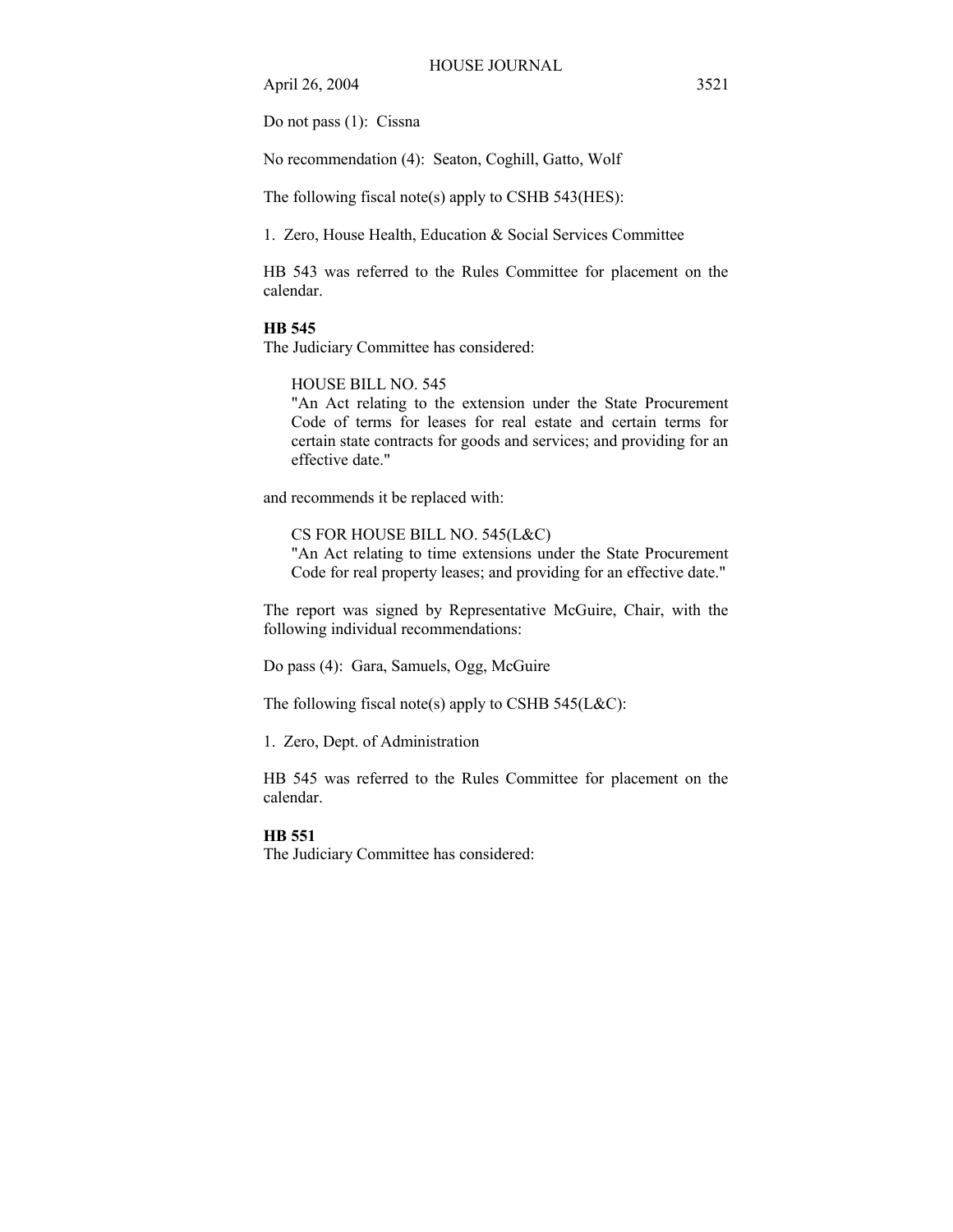HOUSE BILL NO. 551

"An Act relating to the issuance of teacher certificates to and revocation of teacher certificates of persons convicted of felony drug offenses and to the issuance of limited teacher certificates to persons convicted of certain crimes involving a minor and felony drug offenses."

and recommends it be replaced with:

#### CS FOR HOUSE BILL NO. 551(JUD)

"An Act relating to the issuance of teacher certificates to and revocation of teacher certificates of persons convicted of certain felony drug offenses and to the issuance of limited teacher certificates to persons convicted of certain crimes involving a minor and felony drug offenses."

The report was signed by Representative McGuire, Chair with the following individual recommendations:

Do pass (3): Samuels, Ogg, McGuire

No recommendation (2): Gara, Gruenberg

The following fiscal note(s) apply to CSHB 551(JUD):

1. Fiscal, Dept. of Education & Early Development

HB 551 was referred to the Finance Committee.

# **HB 559**

The Finance Committee has considered:

HOUSE BILL NO. 559

"An Act repealing the termination of the state training and employment program; and providing for an effective date."

The report was signed by Representative Meyer, Vice Chair, with the following individual recommendations: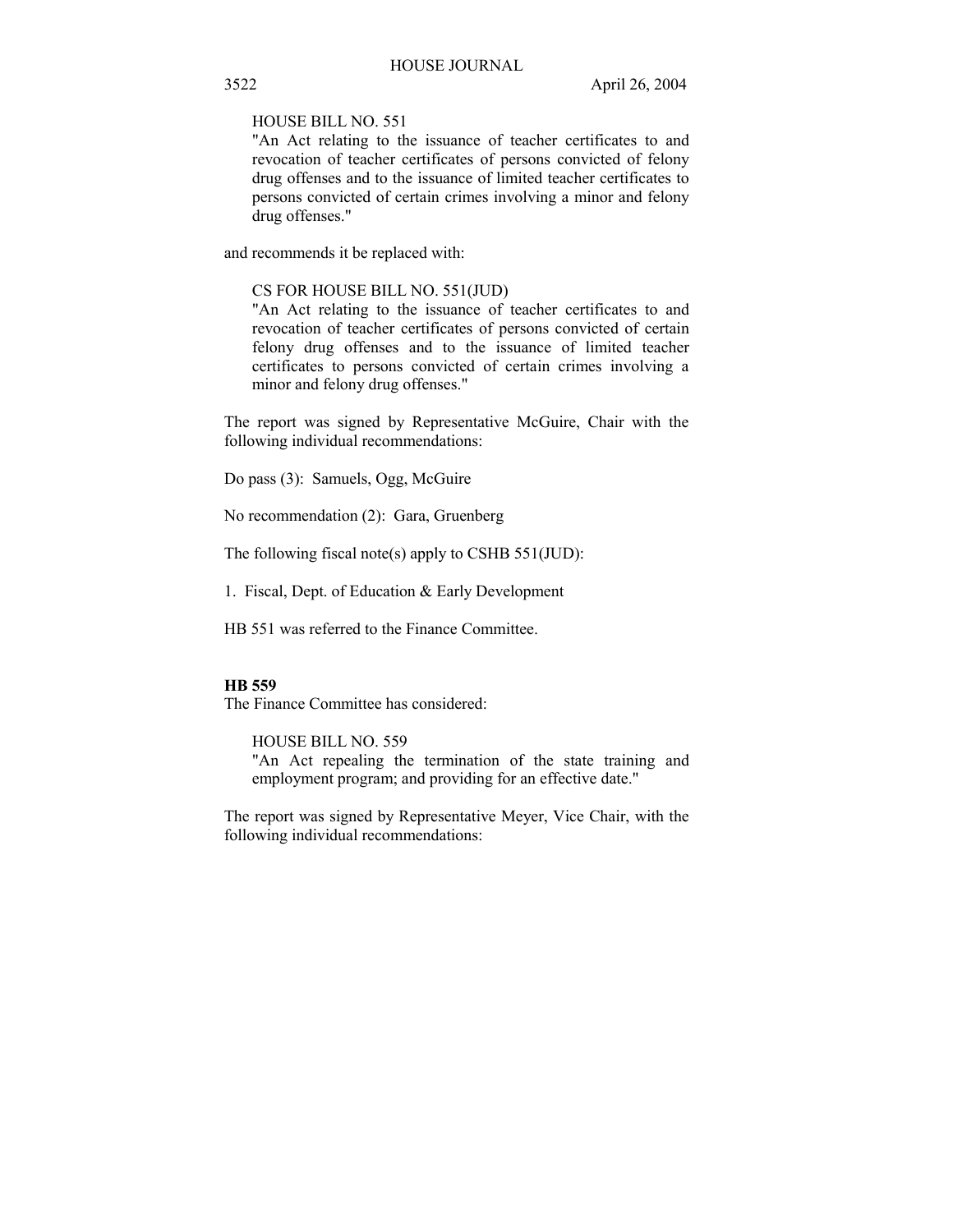Do pass (6): Joule, Moses, Chenault, Fate, Foster, Meyer

No recommendation (1): Stoltze

The following fiscal note(s) apply:

1. Zero, Dept. of Labor & Workforce Development

HB 559 was referred to the Rules Committee for placement on the calendar.

# **SB 309**

The Judiciary Committee has considered:

CS FOR SENATE BILL NO. 309(JUD) am "An Act relating to testing the blood of prisoners and those in custody for bloodborne pathogens."

and recommends it be replaced with:

HOUSE CS FOR CS FOR SENATE BILL NO. 309(JUD) (same title)

The report was signed by Representative McGuire, Chair, with the following individual recommendations:

Do pass (4): Samuels, Gruenberg, Ogg, McGuire

No recommendation (1): Gara

The following fiscal note(s) apply to HCS CSSB 309(JUD):

1. Zero, Dept. of Corrections

2. Zero, Dept. of Administration

CSSB 309(JUD) am was referred to the Rules Committee for placement on the calendar.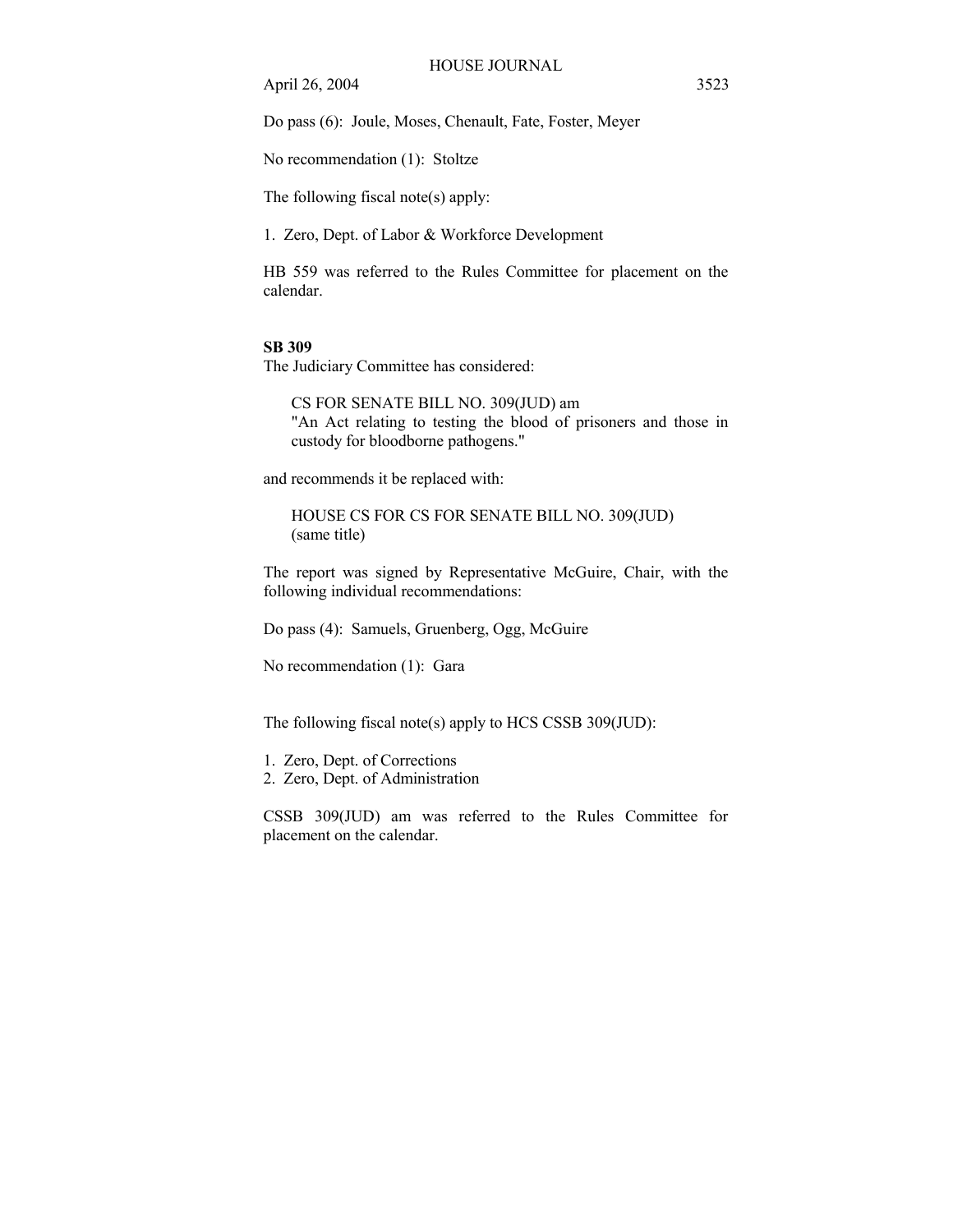# HOUSE JOURNAL

# **INTRODUCTION OF CITATIONS**

The following citations were introduced and referred to the Rules Committee for placement on the calendar:

Honoring - Master Sergeant David Hudson As 2003 Pacific Air Command Air Force's (PACF) Enlisted Reservist of the Year By Representatives Kott, Hawker, Dahlstrom

Honoring - Metlakatla High School Chiefs Boys Basketball Team By Representative Kookesh; Senator Lincoln

In Memoriam - Jake Ketscher, Esquire By Representative Coghill

## **ANNOUNCEMENTS**

The following meeting today has been changed as indicated:

Finance Committee CHANGED TO: 2:15 p.m., 4/26

The Speaker stated that, without objection, the House would recess until 2:55 p.m. for the Governor's address; and so, the House recessed at 2:00 p.m.

## **AFTER RECESS**

The Speaker called the House back to order at 3:20 p.m.

\*\*The presence of Representatives Moses was noted.

The Speaker appointed Representatives Gruenberg and Stoltze to escort the Governor to the House Chamber.

The Sergeant-at-Arms announced the Governor's entrance into the House Chamber.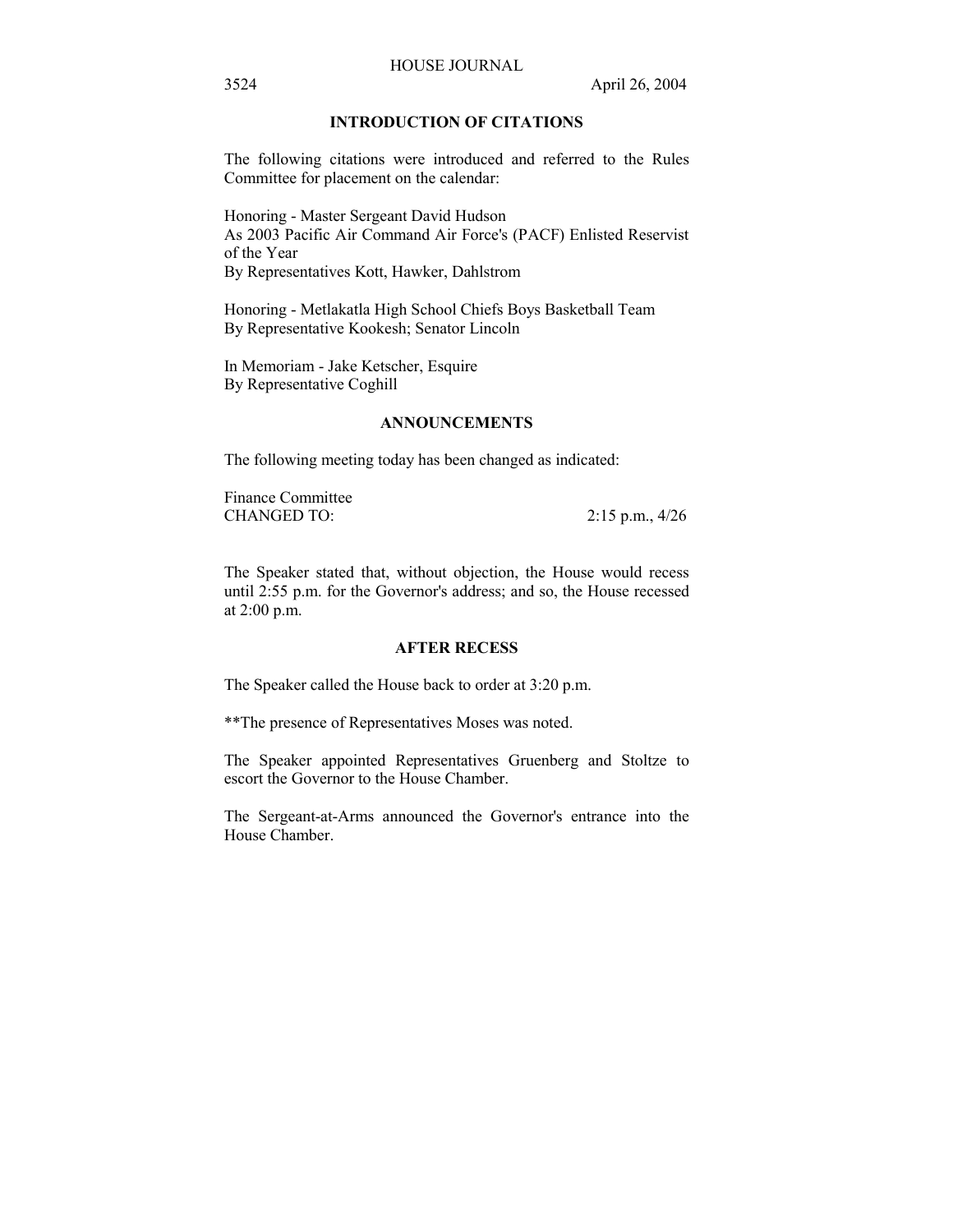Governor Murkowski was escorted to the rostrum and welcomed by Speaker Kott.

\*\*The presence of Representative Wolf was noted.

Governor Murkowski delivered his address.

Governor Murkowski received a standing ovation and was escorted from the Chamber by Representatives Stoltze and Gruenberg.

Representative Coghill moved and asked unanimous consent that the House recess; and so, the House recessed at 3:49 p.m.

# **AFTER RECESS**

The Speaker called the House back to order at 6:34 p.m.

# **CONSIDERATION OF THE DAILY CALENDAR**

# **HOUSE BILLS IN SECOND READING**

# **HB 298**

The Speaker stated that, without objection, the following, which had been held in second reading to today's calendar (page 3480), would be moved to the bottom of the calendar:

# CS FOR HOUSE BILL NO. 298(FIN)

"An Act relating to the income of and appropriations from the Alaska permanent fund under art. IX, sec. 15(b), Constitution of the State of Alaska, and making conforming amendments; relating to the determination of net income of the mental health trust fund; and providing for an effective date."

# **THIRD READING OF HOUSE BILLS**

#### **HB 511**

The Speaker stated that, without objection, the following, which was advanced to third reading from the April 23, 2004, calendar (page 3491), would be moved to the bottom of the calendar: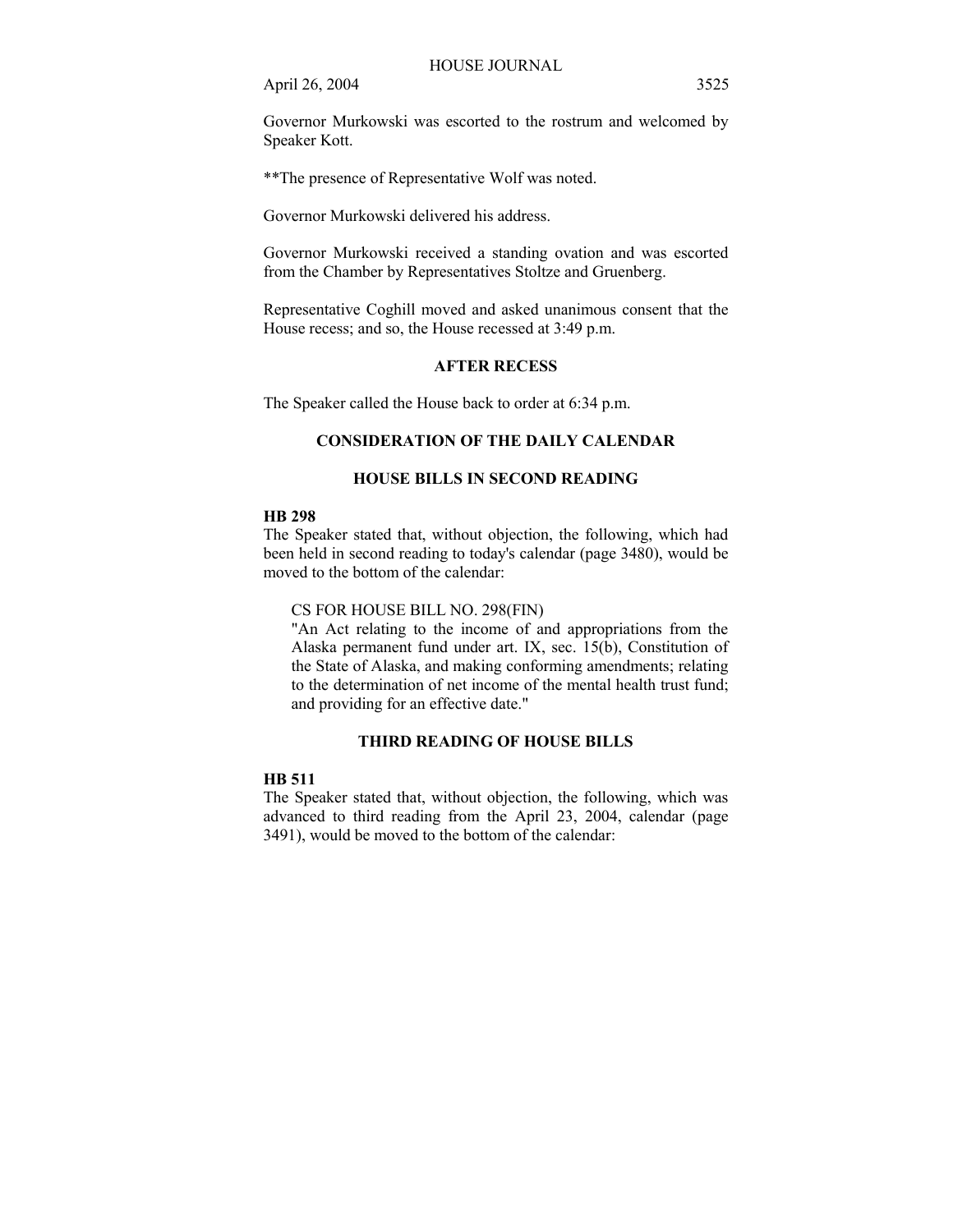CS FOR HOUSE BILL NO. 511(HES) am

"An Act relating to the certificate of need program for health care facilities; and providing for an effective date."

# **HB 533**

The Speaker stated that, without objection, the following, which was advanced to third reading from the April 23, 2004, calendar (page 3493), would be moved to the bottom of the calendar:

CS FOR HOUSE BILL NO. 533(JUD)

"An Act relating to the state's administrative procedures and to judicial oversight of administrative matters."

# **THIRD READING OF HOUSE RESOLUTIONS**

# **HJR 26**

The following, which was held from the April 23, 2004, calendar (page 3480), was read the third time:

CS FOR HOUSE JOINT RESOLUTION NO. 26(FIN) Proposing amendments to the Constitution of the State of Alaska relating to and limiting appropriations from the Alaska permanent fund based on an averaged percent of the fund market value.

Representative Berkowitz placed a call of the House and lifted the call.

Representative Rokeberg placed a call of the House.

The call was satisfied.

The question being: "Shall CSHJR 26(FIN) pass the House?" The roll was taken with the following result:

CSHJR 26(FIN) Third Reading Final Passage

**YEAS: 27 NAYS: 13 EXCUSED: 0 ABSENT: 0**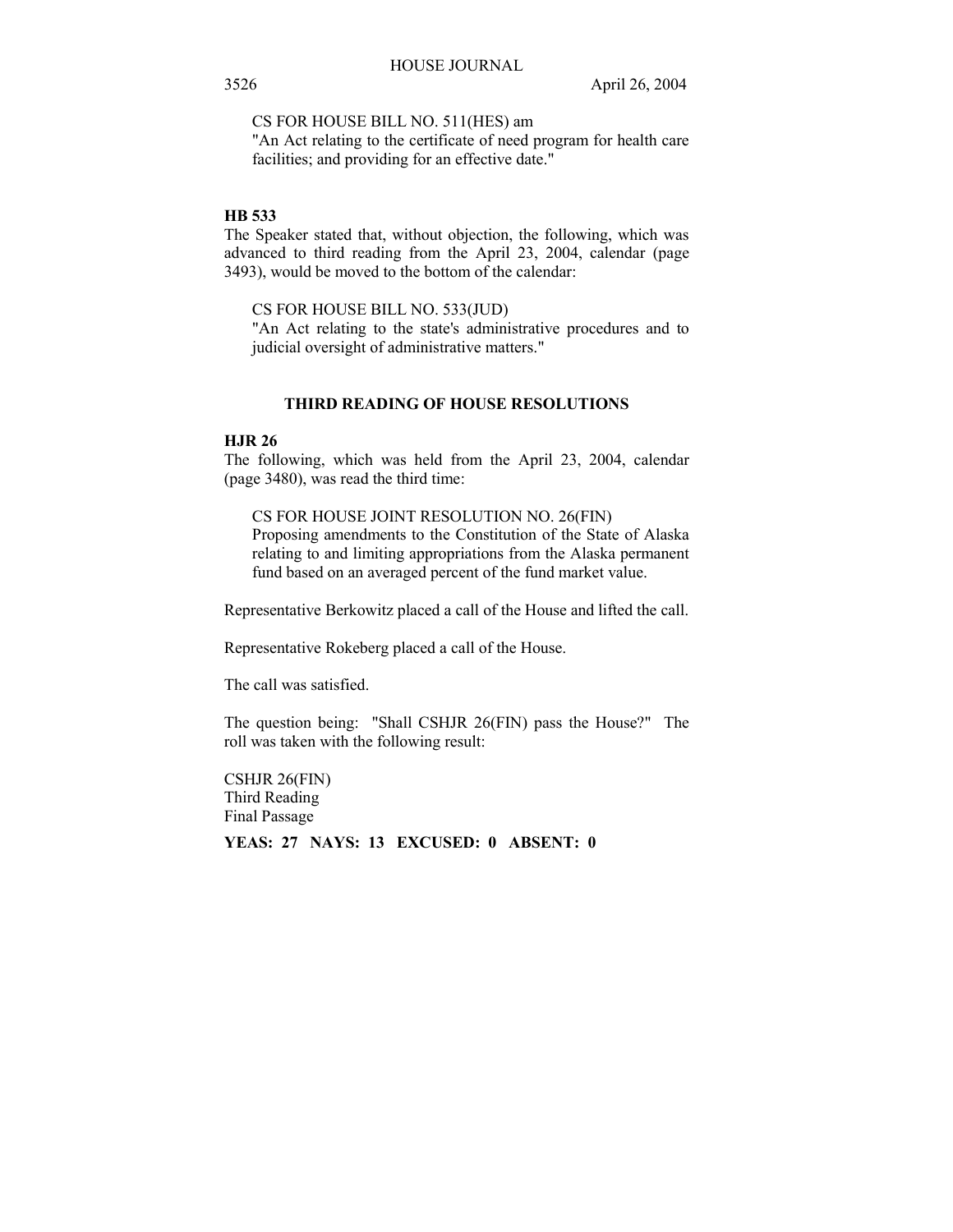Yeas: Anderson, Cissna, Coghill, Fate, Foster, Gatto, Guttenberg, Harris, Hawker, Heinze, Holm, Joule, Kapsner, Kookesh, Kott, Lynn, McGuire, Morgan, Moses, Ogg, Rokeberg, Samuels, Seaton, Stepovich, Weyhrauch, Williams, Wilson

Nays: Berkowitz, Chenault, Crawford, Croft, Dahlstrom, Gara, Gruenberg, Kerttula, Kohring, Masek, Meyer, Stoltze, Wolf

And so, CSHJR 26(FIN) passed the House and was referred to the Chief Clerk for engrossment.

The House adjourned.

# **HOUSE BILLS IN SECOND READING**

# **HB 298**

The following, which was moved to the bottom of the calendar (page 3525), was not taken up this legislative day and will advance to third reading on tomorrow's calendar:

# CS FOR HOUSE BILL NO. 298(FIN)

"An Act relating to the income of and appropriations from the Alaska permanent fund under art. IX, sec. 15(b), Constitution of the State of Alaska, and making conforming amendments; relating to the determination of net income of the mental health trust fund; and providing for an effective date."

## **THIRD READING OF HOUSE BILLS**

## **HB 511**

The following, which was moved to the bottom of the calendar (page 3525), was not taken up this legislative day and will be on tomorrow's calendar:

CS FOR HOUSE BILL NO. 511(HES) am

"An Act relating to the certificate of need program for health care facilities; and providing for an effective date."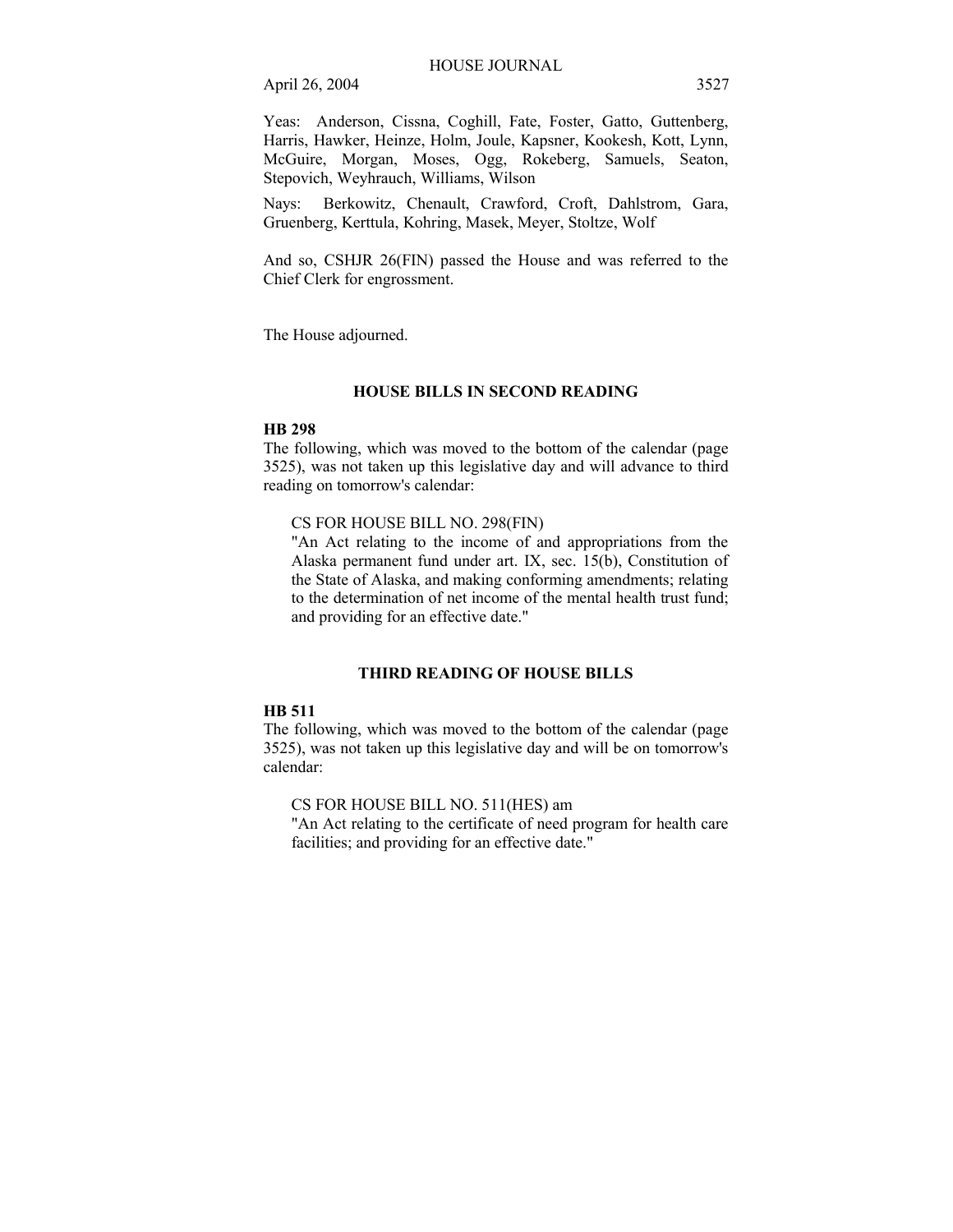# **HB 533**

The following, which was moved to the bottom of the calendar (page 3526), was not taken up this legislative day and will be on tomorrow's calendar:

## CS FOR HOUSE BILL NO. 533(JUD)

"An Act relating to the state's administrative procedures and to judicial oversight of administrative matters."

# **LEGISLATIVE CITATIONS**

The following citations were not taken up this legislative day and will be on tomorrow's calendar:

#### Honoring - Christopher Partridge

By Senator Gary Stevens; Representatives Ogg, Kott, Anderson, Berkowitz, Chenault, Cissna, Coghill, Crawford, Croft, Dahlstrom, Fate, Gara, Gatto, Gruenberg, Guttenberg, Harris, Hawker, Holm, Joule, Kapsner, Kerttula, Kohring, Masek, McGuire, Meyer, Morgan, Rokeberg, Samuels, Seaton, Stepovich, Stoltze, Weyhrauch, Williams, Wilson, Wolf

#### In Memoriam - Troy Davis

By Representatives Crawford, Kott, Anderson, Berkowitz, Chenault, Cissna, Coghill, Croft, Dahlstrom, Foster, Gara, Gatto, Gruenberg, Guttenberg, Harris, Hawker, Holm, Joule, Kapsner, Kerttula, Kohring, Masek, McGuire, Meyer, Morgan, Ogg, Rokeberg, Samuels, Seaton, Stepovich, Stoltze, Weyhrauch, Williams, Wilson, Wolf; Senator Ellis

# **UNFINISHED BUSINESS**

#### **HB 19**

Representative Seaton added his name as cosponsor to:

#### HOUSE BILL NO. 19

"An Act relating to appropriations for operating expenses for primary and secondary public education; and providing for an effective date."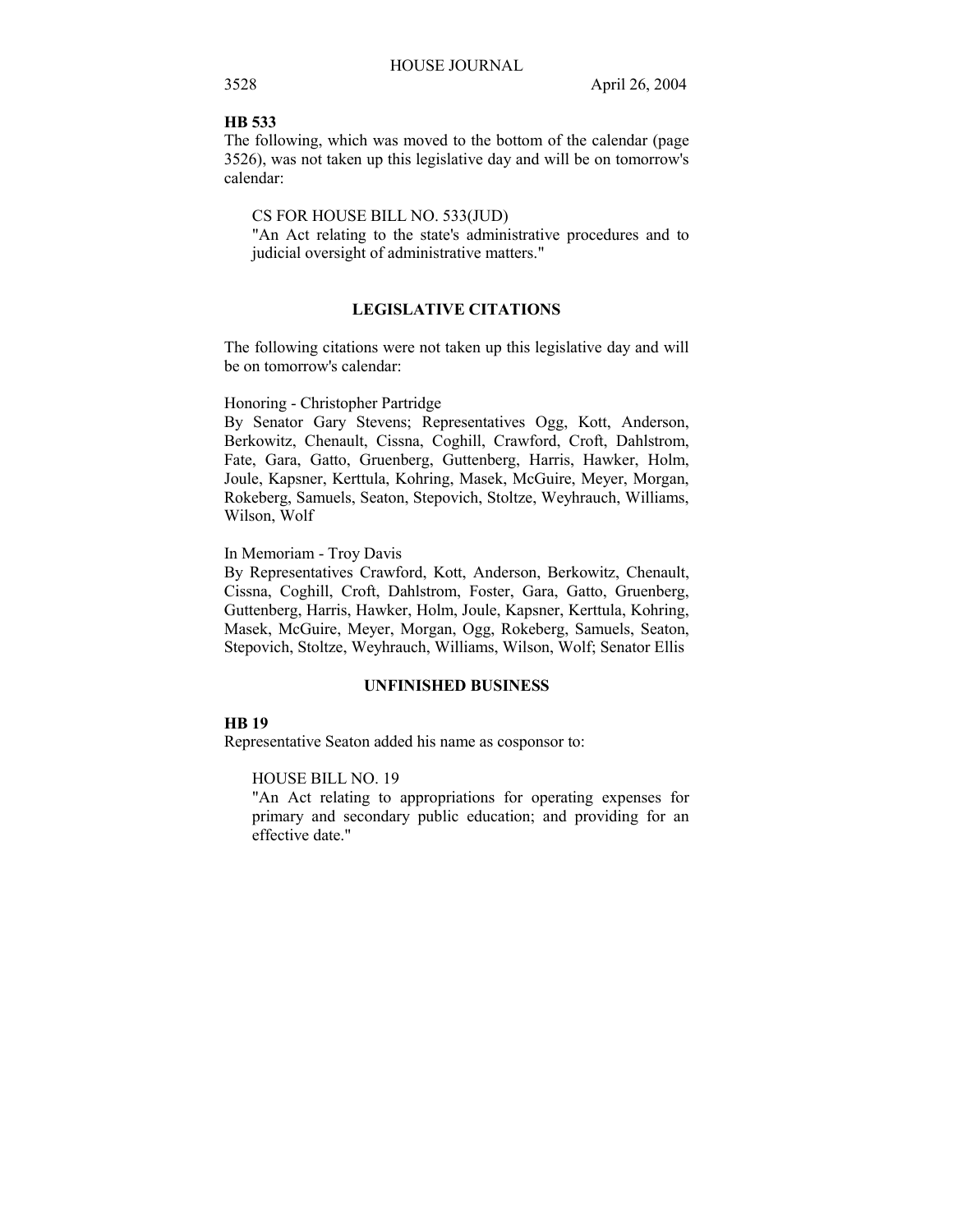## **HB 241**

Representative Fate added his "do pass" recommendation to the Finance Committee report (page 3517) for the following:

HOUSE BILL NO. 241

"An Act relating to optional exemptions from municipal property taxes on residential property."

# **ENGROSSMENT**

# **HJR 9**

Reconsideration of the following was not taken up on this legislative day. It was engrossed and signed by the Speaker and Chief Clerk:

CS FOR HOUSE JOINT RESOLUTION NO. 9(FIN) am

Proposing amendments to the Constitution of the State of Alaska relating to an appropriation limit.

## **HJR 26**

CSHJR 26(FIN) was engrossed and signed by the Speaker and Chief Clerk.

# **ENROLLMENT**

# **HJR 30**

The following was enrolled, signed by the Speaker and Chief Clerk, President and Secretary of the Senate, and the engrossed and enrolled copies were transmitted to the Office of the Governor at 3:14 p.m., April 26, 2004:

CS FOR HOUSE JOINT RESOLUTION NO. 30(STA) am Relating to supporting the repeal of the Government Pension Offset and the Windfall Elimination Provisions from the Social Security Act.

# **HB 356**

The following was enrolled, signed by the Speaker and Chief Clerk, President and Secretary of the Senate, and the engrossed and enrolled copies were transmitted to the Office of the Governor at 3:14 p.m., April 26, 2004: